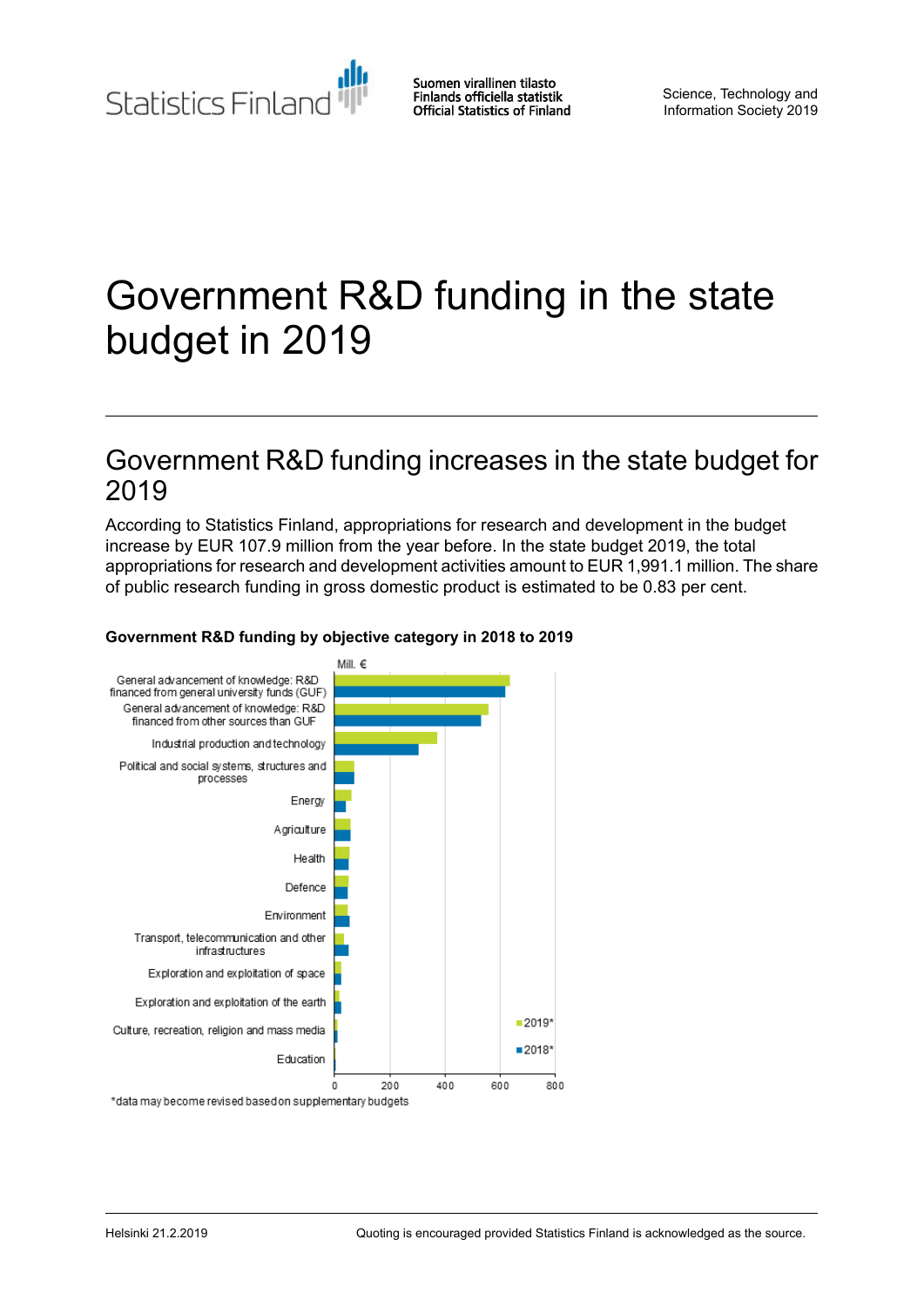According to social policy objective category, the biggest increase in R&D funding in euros is directed to industrial production and technology, the funding increases by EUR 68.3 million in the state budget for 2019. For the majority of the objective categories, R&D funding either increases or remains on level with the previous year, but R&D funding directed to, e.g. the objective category land use, transport systems and other infrastructure, decreases by EUR 15.2 million from the budget one year ago. The biggest individual objective categories, to which R&D funding is directed, are universities' research and development and general advancement of science, which mainly consists of the Academy of Finland's research funding.

Among administrative sectors, research and development activities are financed most in the Ministry of Education and Culture and the Ministry of Economic Affairs and Employment. The major provider of funding is the Ministry of Education and Culture, whose R&D funding in the budget for 2019 is EUR 1,206.1 million. The increase from the appropriations in the budget one year before is EUR 41.7 million. The R&D funding of the Ministry of Economic Affairs and Employment also grows, by EUR 72.7 million from the budget one year earlier, a majority of which is an increase in the funding of Business Finland.

|                                           |         | R&D funding $\epsilon$ million Share of R&D<br>$\epsilon$ million<br>funding, $%$ |        | Change from 2018, Real change from<br>2018, % |  |
|-------------------------------------------|---------|-----------------------------------------------------------------------------------|--------|-----------------------------------------------|--|
| <b>R&amp;D</b> funding total              | 1991,1  | 100,0                                                                             | 107,9  | 3,8                                           |  |
| Main administrative branches (ministries) |         |                                                                                   |        |                                               |  |
| Ministry of Education and Culture         | 1 206,1 | 60,6                                                                              | 41,7   | 1,6                                           |  |
| Ministry of Employment and the<br>Economy | 563,7   | 28,3                                                                              | 72,7   | 12,7                                          |  |
| Ministry of Agriculture and Forestry      | 54,8    | 2,8                                                                               | 1,2    | 0,4                                           |  |
| Ministry of Social Affairs and Health     | 68,3    | 3,4                                                                               | $-1,6$ | $-4, 1$                                       |  |
| <b>Funding organisations</b>              |         |                                                                                   |        |                                               |  |
| <b>Universities</b>                       | 630,5   | 31,7                                                                              | 14,9   | 0,5                                           |  |
| Universities of applied sciences          | 67,6    | 3,4                                                                               | 1,3    | 0,0                                           |  |
| <b>Business Finland</b>                   | 451,2   | 22,7                                                                              | 59,9   | 13,2                                          |  |
| Academy of Finland                        | 470,1   | 23,6                                                                              | 25,9   | 3,9                                           |  |
| Government research institutes            | 183,5   | 9,2                                                                               | $-5,6$ | $-4,8$                                        |  |
| Other R&D funding                         | 167,3   | 8,4                                                                               | 5,5    | 1,5                                           |  |
| University central hospitals              | 21,0    | 1,1                                                                               | 6,0    | 37,4                                          |  |

#### **Government budget allocations for R&D (GBARD) in 2019**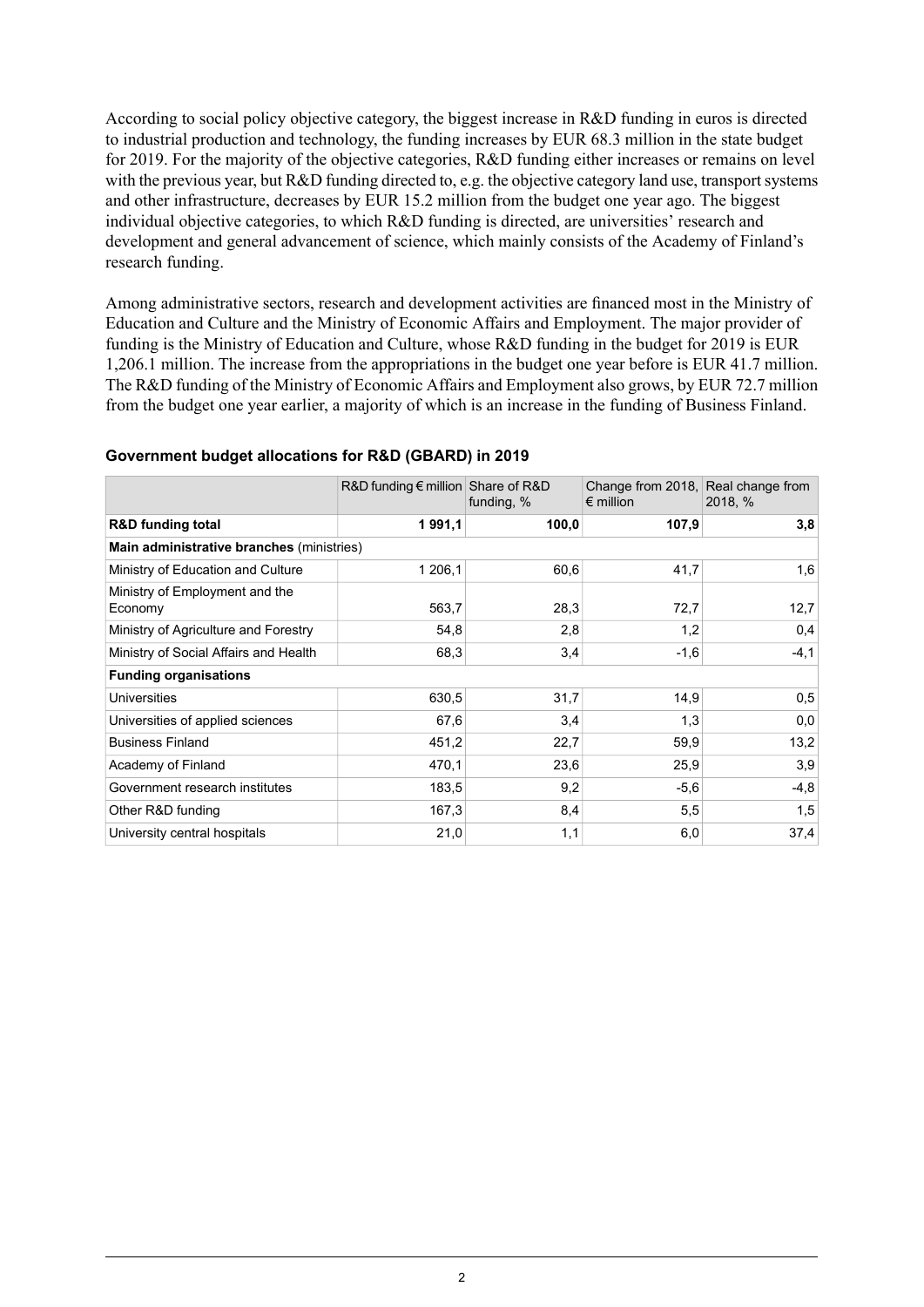## **Contents**

### Tables

| Table 1. Central government R&D funding and its share in government expenditure in 2018 and 2019 4               |
|------------------------------------------------------------------------------------------------------------------|
| <b>Appendix tables</b>                                                                                           |
| Appendix table 1. Development of central government's total expenditure and funding of R&D activities in 2010 to |
| Appendix table 2. Central government R&D funding and total expenditure by administrative sector in 2018 and      |
|                                                                                                                  |
| Appendix table 4. Government research institutes' budget-funded R&D activities in 2018 and 201910                |
| Appendix table 5. Government research institutes' budget-funded R&D activities and total R&D funding in 2019.10  |
| Appendix table 6. The share of research institutes in the R&D expenditure of certain administrative sectors in   |
| Appendix table 7. Central government R&D funding by administrative sector in 2008 to 201911                      |
|                                                                                                                  |
|                                                                                                                  |

## Figures

| Figure 2. Development of government R&D funding in 2015 to 2019 by the biggest social policy objective  |  |
|---------------------------------------------------------------------------------------------------------|--|
| Figure 3. Development of government R&D funding in 2015 to 2019 by the smallest social policy objective |  |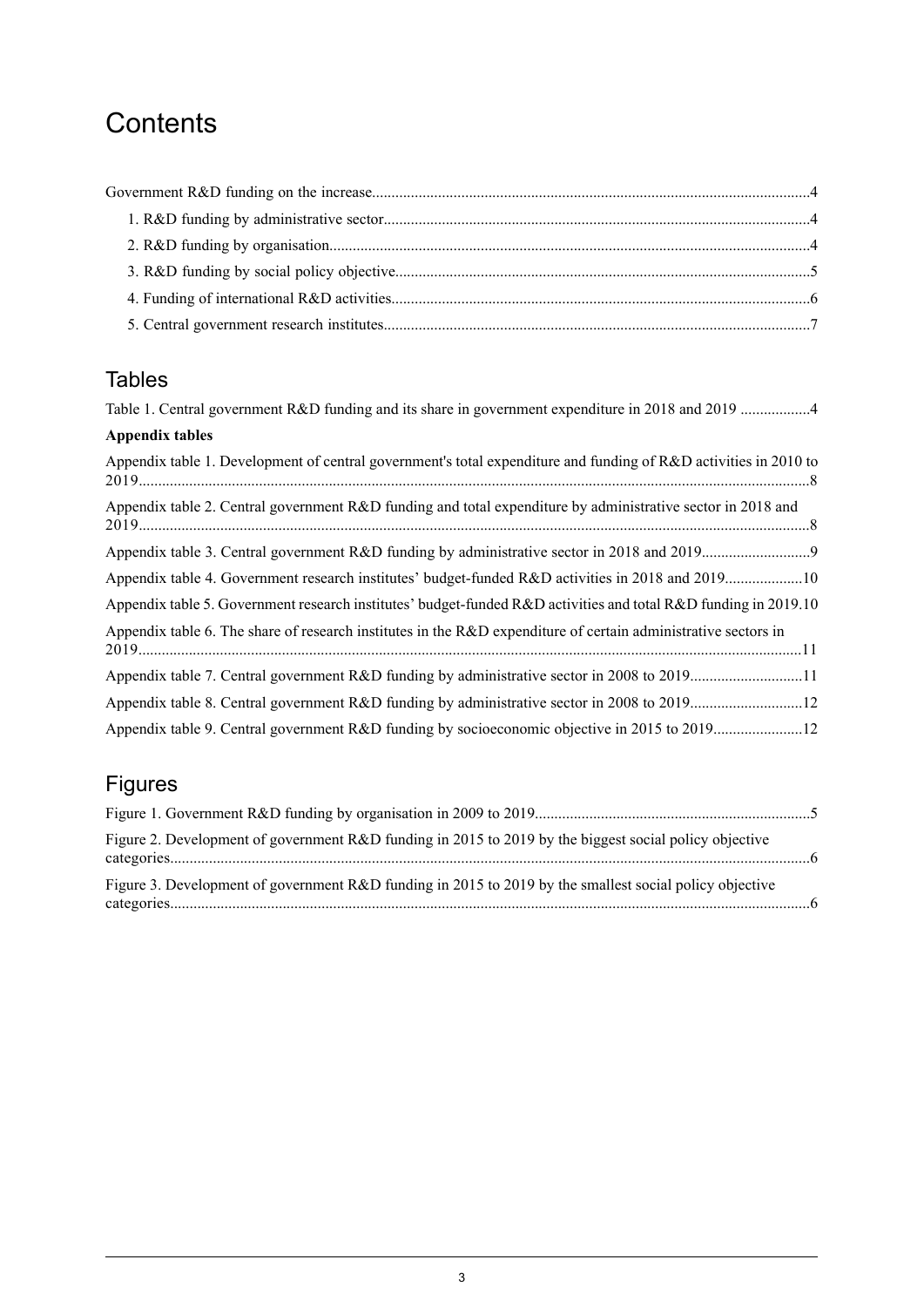## <span id="page-3-0"></span>Government R&D funding on the increase

In the state budget for 2019, the total appropriations for research and development activities amount to EUR 1,991.1 million. The appropriations increase by EUR 107.9 million from 2018, which translates to a 5.7 per cent nominal and 3.8 per cent real growth. The proportion of funds allocated to R&D activities of overall government spending exclusive of debt servicing is 3.7 per cent.

<span id="page-3-3"></span>The GDP share of public R&D funding is an estimated<sup>2</sup> 0.83 per cent in 2019.

### **Table 1. Central government R&D funding and its share in government expenditure in 2018 and 2019**

|                                                                      | Year<br><b>EUR million</b> |                           | Muutos 2018-2019 |        |                           |  |
|----------------------------------------------------------------------|----------------------------|---------------------------|------------------|--------|---------------------------|--|
|                                                                      | 2018                       | 2019                      |                  |        | Milj. $€$ Nim. % Reaal. % |  |
| <b>Total R&amp;D funding</b>                                         | 1883.2                     | 1991.1 107.9              |                  | 5,7    | 3,8                       |  |
| Total government expenditure                                         |                            | 55 675.0 55 347.0 -328.0  |                  | $-0.6$ | $-1.7$                    |  |
| Government expenditure excluding debt servicing                      |                            | 54 443.0 54 167.0 - 276.0 |                  | $-0.5$ | $-1.6$                    |  |
| R&D funding share of government expenditure excluding debt servicing | 3.5                        | 3.7                       | . .              | . .    | $\sim$ $\sim$             |  |

### <span id="page-3-1"></span>1. R&D funding by administrative sector

Among administrative sectors, research and development activities are clearly financed most in the Ministry of Education and Culture, whose R&D funding in the budget for 2019 amounts to EUR 1,206.1 million. The research funding of the Ministry of Education and Culture corresponds with over 60 per cent of the entire government R&D funding. The appropriations of the administrative sector increase by EUR 41.7 million, a majority of which is the result of growth in the R&D funding of the Academy of Finland. The R&D funding of the Ministry of Economic Affairs and Employment also grows, by EUR 72.7 million which is mainly caused by the increase in the R&D funding of Business Finland. Among other administrative sectors, the R&D funding of the Ministry of Transport and Communications decreases by EUR 4.5 million and the R&D funding of the Ministry of Defence increases by EUR 2.1 million in the 2019 budget.

<span id="page-3-2"></span>The ministries that hand out most R&D funding, the Ministry of Education and Culture and the Ministry of Economic Affairs and Employment, are also the most R&D intensive ministries. In all, 18.8 per cent of the Ministry of Education and Culture's expenditure and 22.3 per cent of the Ministry of Economic Affairs and Employment's expenditure are directed at research and development activities. The average R&D intensity of administrative sectors in 2019 is 3.7. The Ministry of Finance and the Ministry of the Interior have the lowest R&D intensities.

### 2. R&D funding by organisation

Of the organisations, the funding for Business Finland's R&D activities grows most. Business Finland's investment in R&D funding grows by an estimated EUR 59.9 million in the 2019 budget, and amounts to EUR 451.2 million in total. The R&D funding of the Academy of Finland also increases, by EUR 25.9 million in the 2019 budget. Universities' research expenditure also increasesin the 2019 budget; universities finance research and development activities by EUR 630.5 million. The estimate of universities' research and development funding for the current year is affected by the increased share of realised research expenditure in universities' basic funding used in the calculations. Of the organisations, only R&D funding of government research institutes decreases, by EUR 5.6 million from the budget the year before.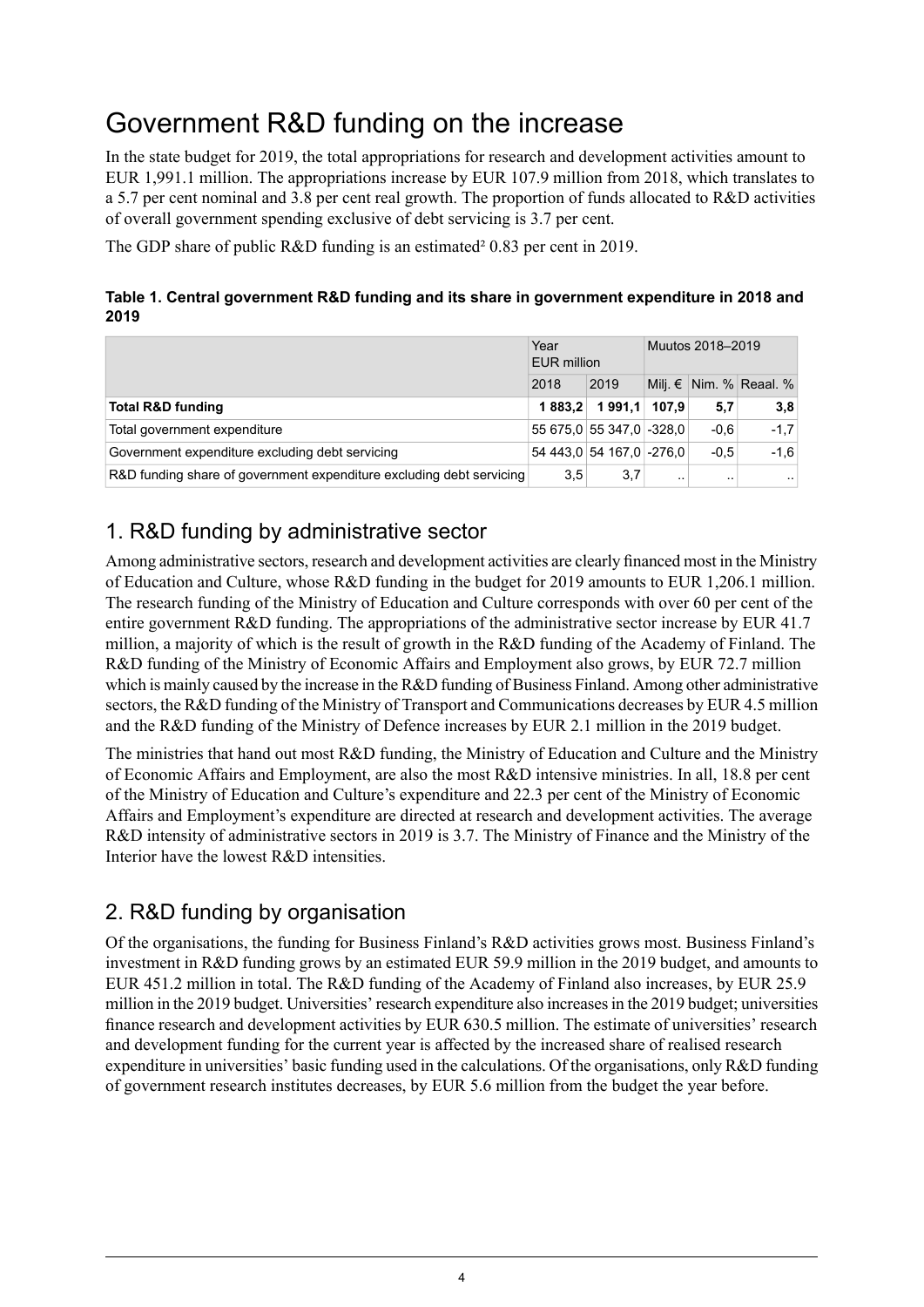

### <span id="page-4-1"></span>**Figure 1. Government R&D funding by organisation in 2009 to 2019**

\*Prior to 2018, universities of applied sciences are in the category Other R&D funding

Universities' proportion of the total government R&D funding decreases slightly, but is still by far the highest. Universities' share of total government R&D funding is around 32 per cent in the 2019 budget. Correspondingly, Business Finland's share increases slightly and is around 23 per cent. The share of the Academy of Finland is around 24 per cent, remaining on level with the previous budget. Central government research institutes get around nine per cent and the share of other funding is good eight per cent. The R&D funding of universities of applied sciences is EUR 67.6 million in the 2019 budget, which corresponds with a share of good three per cent of government R&D funding. Among organisations, university central hospitals receive the smallest share of around one per cent.

### <span id="page-4-0"></span>3. R&D funding by social policy objective

A majority of government R&D funding is directed to universities' research and development activities and general advancement ofscience, both of which increase in the budget 2019. Research funding directed at promoting industry, which includes, for example, research aimed at developing technology, grows by EUR 68.3 million and totals EUR 371.7 million in the 2019 budget. In other big objective categories, more R&D funding is allocated to energy, the R&D funding of which increases by EUR 18.5 million in the 2019 budget. The funding of the objective category political and social systems, structures and processes remains on level with the previous budget. Of the smaller objective categories, the research funding allocated to, for example, land use, transport systems and other infrastructure decreases from the previous budget by EUR 15.2 million. Investments in environmental protection research have increased in recent years, although R&D funding allocated to environmental protection decreases by EUR 7.2 million in 2019 compared to the previous budget.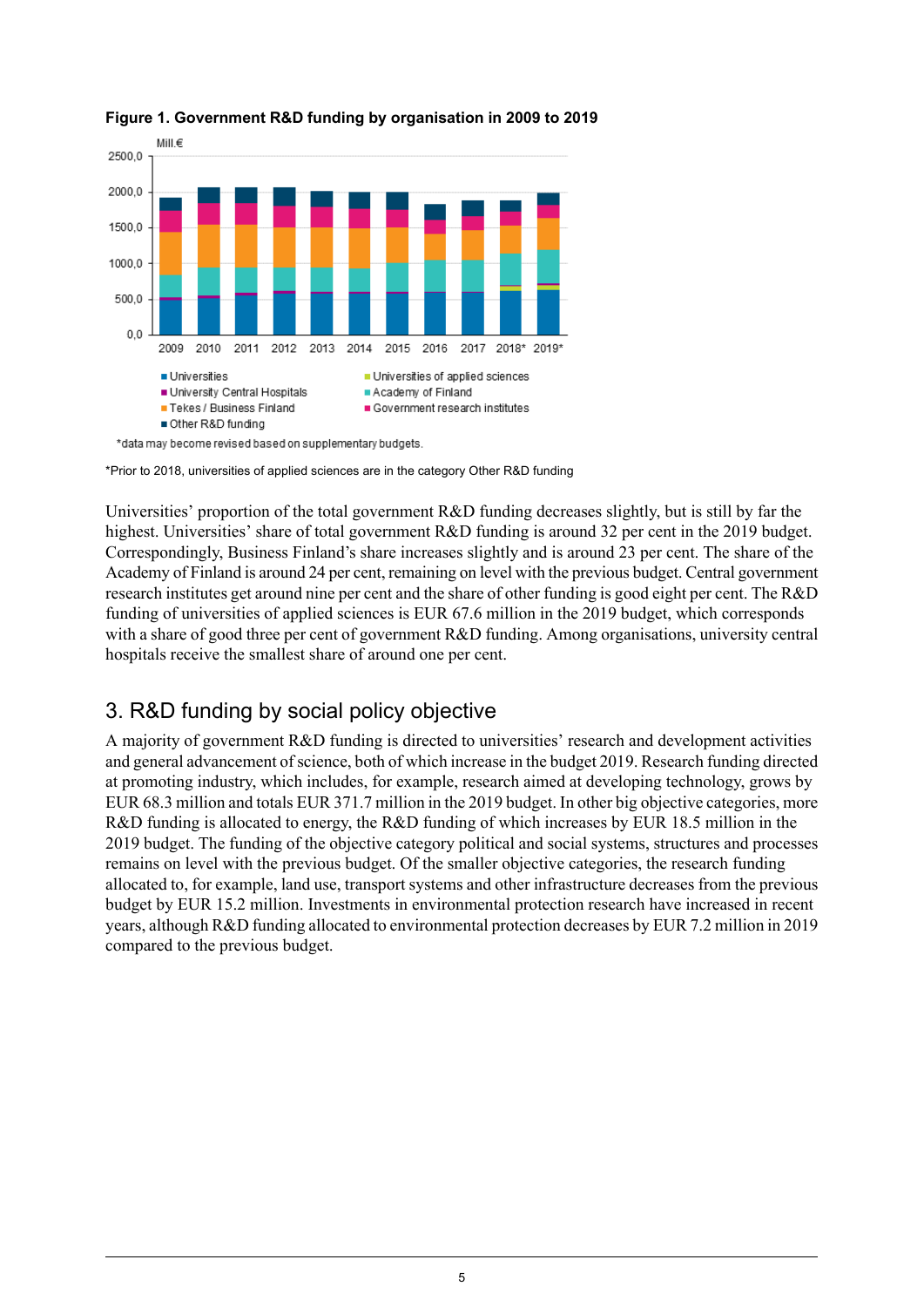

#### <span id="page-5-1"></span>**Figure 2. Development of government R&D funding in 2015 to 2019 by the biggest social policy objective categories**

<span id="page-5-2"></span>



<span id="page-5-0"></span>\*data may become revised based on supplementary budgets

### 4. Funding of international R&D activities

R&D funding directed at international research organisations or international R&D programmes decreases by around EUR seven million from the budget the previous year to EUR 79.0 million in the 2019 budget. The decrease isin particular caused by the decrease in Business Finland'sfunding allocated to international parties. EUR 47.0 million are allocated to Europe wide R&D programmes between countries that are arranged, for example, within the framework of Horizon 2020. European international research organisations, such as CERN, the European Organization for Nuclear Research, receive EUR 18.7 million in research funding from the government budget in 2019. Around EUR eight million are directed at bilateral or multilateral R&D programmes between the governments of EU countries. The remaining EUR 5.5 million are directed at other international players for projects that have no ERA dimension.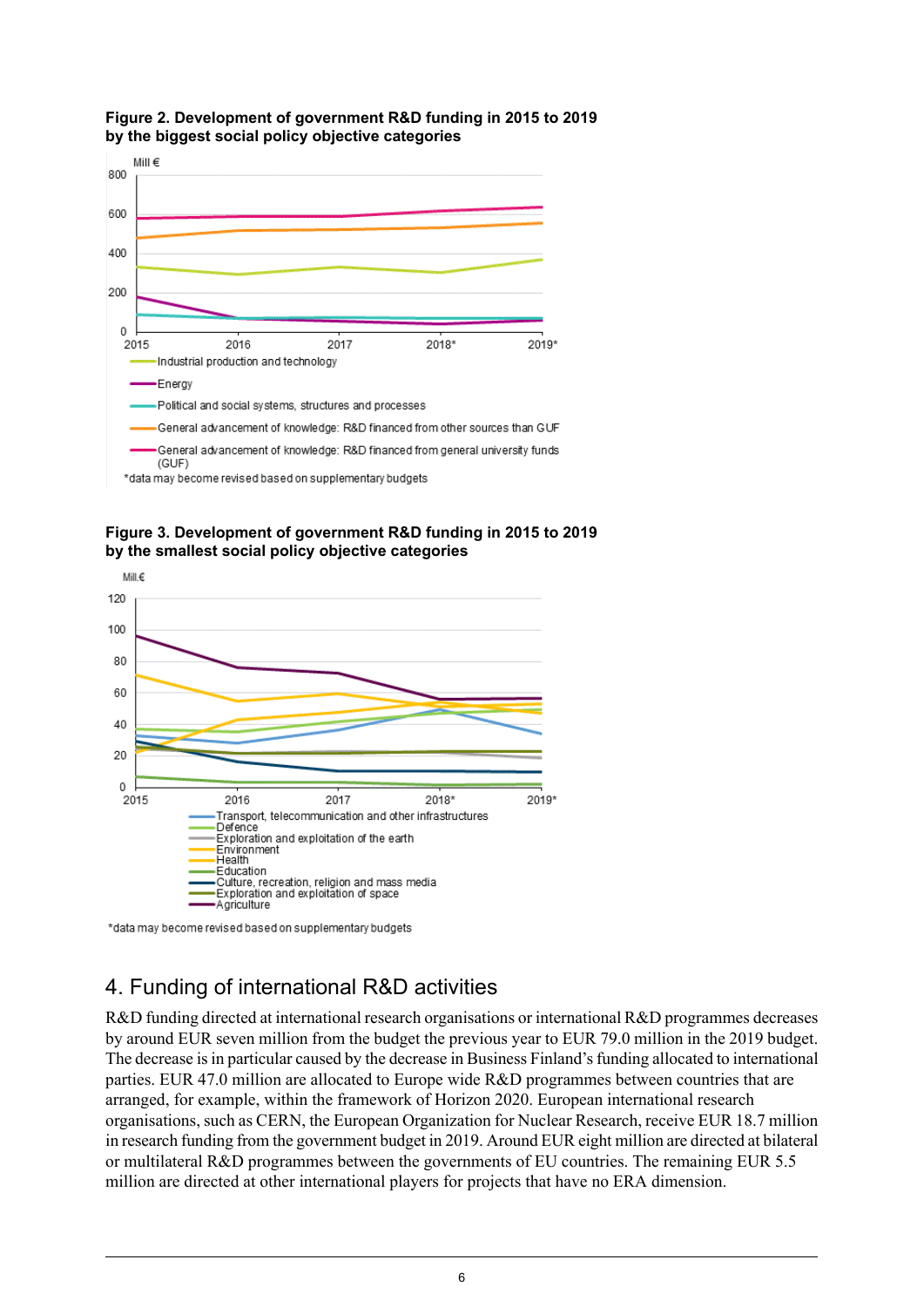The aim of the ERA concept is to develop the research of certain technologies in EU Member States from nation state based to Europe wide.

### <span id="page-6-0"></span>5. Central government research institutes

The main task of government research institutes is to acquire, produce and disseminate data as basis for political decision-making and development of society. In addition to research duties the institutes have a varying number of different expertise, supervision, training, guidance and other official functions, as well as, for example, charged and other service activities. Research institutes produce services horizontally to many different administrative branches and the rest of the public sector, as well as enterprises and third sector operators.

In addition to budget appropriations, the R&D activities of research institutes is financed by external funding consisting of income from charged services and funding from elsewhere than the institute's own budget classes. External funding mainly comes on a competitive basis from several sources and from both domestic public and private sectors and international sources. Its amount is based on the institutes' performance targets and is thus estimated.

### Budget funded R&D activities of government research institutes

The total amount of R&D funding for research institutes from their own administrative branches' budgets for 2019 was EUR 183.5 million. Budget funding decreased by around three per cent or EUR 5.6 million from the 2018 budget. Budget funding for VTT, the Technical Research Centre of Finland, increased to EUR 78 million, but research funding for the Natural Resources Institute Finland, the National Institute for Health and Welfare and the Finnish Meteorological Institute, among others, decreased from the previous year.

### Total research funding and EU funding of research institutes

Total R&D funding for research institutes (budget funding and external funding) is EUR 457.2 million in 2019, which is EUR 3.3 million more than in 2018. The increase is due to increased external funding, which grows by EUR 8.9 million to EUR 273.7 million. The share of external funding is around 60 per cent of research institutes' funding. VTT, the Technical Research Centre of Finland, received most external funding measured in euros, the external funding share of VTT is close on 70 per cent of total funding. Research institutes estimate that they will receive EUR 58.6 million in research funding from the EU, which is around EUR 5.6 million more than one year ago. VTT's share of EU funding is the largest, EUR 34.9 million, which increased by around EUR three million from the previous year.

### Research institutes' R&D funding by administrative sector

The research intensity of administrative sectors can, next to the funding share of actual R&D activities also be assessed by how significant a role research institutes have in the activities of each administrative branch. The social role of the administrative sectors of universities and the Ministry of Education in the field of science and research is qualitatively different and, thus, they are not included in the comparison.

An average of 28 per cent of the R&D funds of the key administrative sectors in terms of research activities is spent in their research institutes. The most research intensive administrative sectors in 2019 are the Ministry of Agriculture and Forestry and the Ministry of Transport and Communications. The Ministry of Economic Affairs and Employment, a majority of whose R&D funding is Business Finland's funding, in turn, has the lowest research intensity.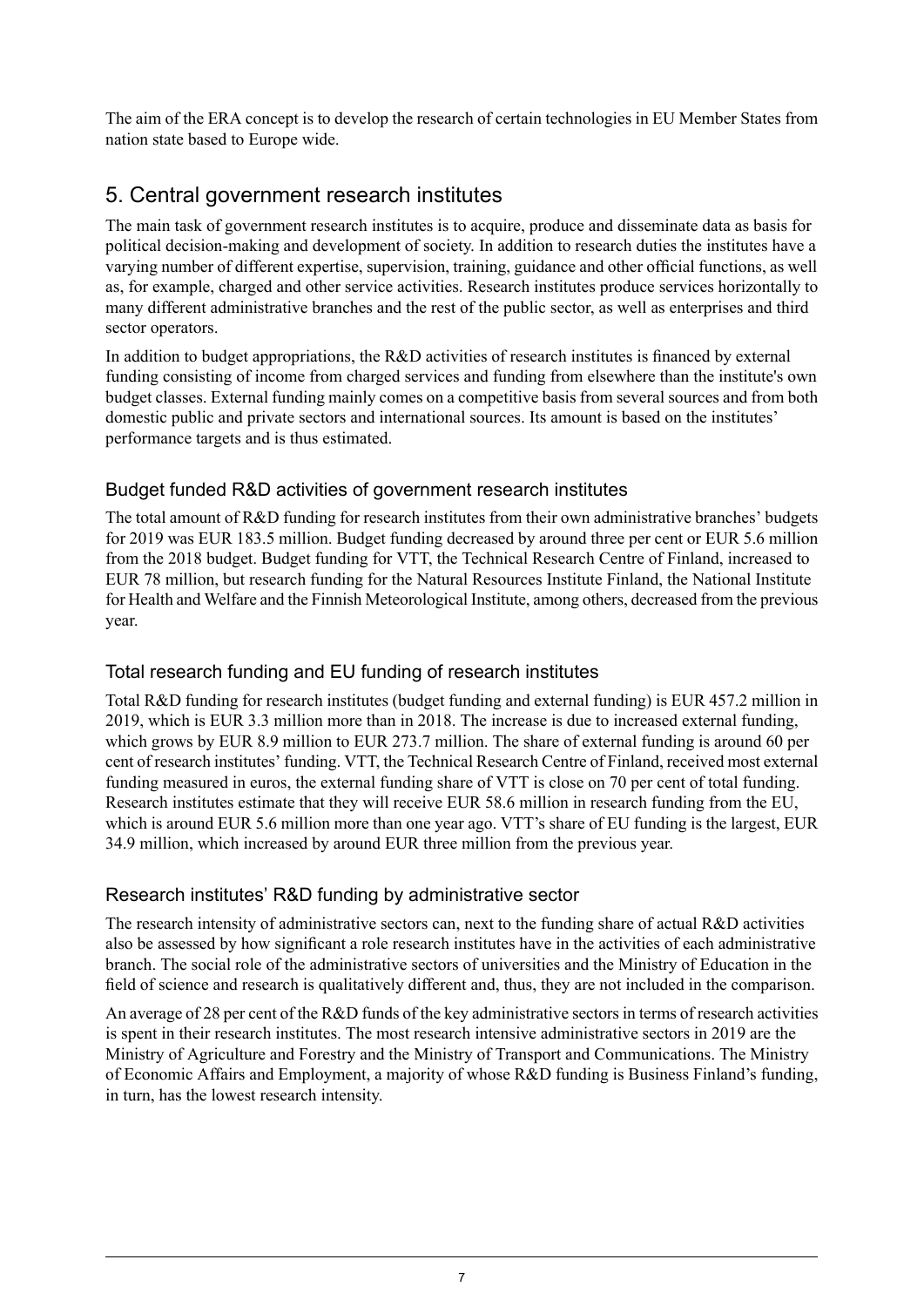## Appendix tables

#### <span id="page-7-0"></span>**Appendix table 1. Development of central government's total expenditure and funding of R&D activities in 2010 to 2019**

| Year <sup>1)</sup> | Central<br>government<br>expenditure (EUR<br>milion) | Central government R&D funding<br>expenditure<br>excluding debt<br>servicing (EUR<br>million) | (EUR million) | Share of R&D<br>funding in<br>central<br>government<br>expenditure,<br>$%^{2)}$ | Central<br>government<br>expenditure,<br>real change,<br>$\%$ | Central<br>government<br>expenditure<br>excluding debt,<br>real change, % | R&D<br>funding, real<br>change, % |
|--------------------|------------------------------------------------------|-----------------------------------------------------------------------------------------------|---------------|---------------------------------------------------------------------------------|---------------------------------------------------------------|---------------------------------------------------------------------------|-----------------------------------|
| 2010               | 49 880,0                                             | 48 013,0                                                                                      | 2 0 6 5 . 3   | 4,3                                                                             | 6,4                                                           | 6,6                                                                       | 7,1                               |
| 2011               | 50 382,0                                             | 48 475,0                                                                                      | 2 0 7 1 , 7   | 4,3                                                                             | $-1,5$                                                        | $-1,5$                                                                    | $-2,7$                            |
| 2012               | 53 446,0                                             | 51 582,0                                                                                      | 2 0 64,2      | 4,0                                                                             | 2,7                                                           | 3,0                                                                       | $-3,6$                            |
| 2013               | 54 587,0                                             | 52 850,0                                                                                      | 2 0 1 7 .9    | 3,8                                                                             | 0,1                                                           | 0,5                                                                       | $-4,2$                            |
| 2014               | 54 234,0                                             | 52 521,0                                                                                      | 2 001,6       | 3,8                                                                             | $-1,9$                                                        | $-1,9$                                                                    | $-2,7$                            |
| 2015               | 53 700,0                                             | 52 170,0                                                                                      | 2 001,6       | 3,8                                                                             | $-1,4$                                                        | $-1,1$                                                                    | $-1,0$                            |
| 2016               | 54 419,0                                             | 52 898,0                                                                                      | 1836,4        | 3,5                                                                             | 1,3                                                           | 1,4                                                                       | $-7,9$                            |
| 2017               | 55 042,0                                             | 53 711,0                                                                                      | 1885,9        | 3,5                                                                             | 1,6                                                           | 2,0                                                                       | 2,6                               |
| 2018               | 55 675,0                                             | 54 443.0                                                                                      | 1883,2        | 3,5                                                                             | 0,3                                                           | 0,6                                                                       | $-1,4$                            |
| 2019               | 55 347,0                                             | 54 167,0                                                                                      | 1991,1        | 3,7                                                                             | $-1,7$                                                        | $-1,6$                                                                    | 3,8                               |

<span id="page-7-1"></span>1) 2010-2017: State budget + supplementary budgets, 2018-2019: State budget proposal

2) Share of R&D funding in Central government expenditure (excluding debt servicing)

#### **Appendix table 2. Central government R&D funding and total expenditure by administrative sector in 2018 and 2019**

| <b>Administrative sector</b>                   | R&D funding / Central government expenditure (EUR million) |         |               |                                                                                    |             |          |                                         |      |        |  |
|------------------------------------------------|------------------------------------------------------------|---------|---------------|------------------------------------------------------------------------------------|-------------|----------|-----------------------------------------|------|--------|--|
|                                                |                                                            |         |               | R&D funding. EUR Million Administrative sector's expenditure R&D funding, share of |             |          | administrative sector's<br>expenditures |      |        |  |
|                                                | 2018                                                       | 2019    | change $2018$ |                                                                                    | 2019        | change   | 2018                                    | 2019 | change |  |
| the Parliament of<br>Finland                   | 3,6                                                        | 3,6     | 0,0           | 124,7                                                                              | 124,3       | $-0,4$   | 2,9                                     | 2,9  | 0,0    |  |
| Prime Minister's Office                        | 10,7                                                       | 10,7    | 0,0           | 210,3                                                                              | 265,6       | 55,4     | 5,1                                     | 4,0  | $-1,1$ |  |
| Ministry for Foreign<br><b>Affairs</b>         | 7,9                                                        | 6,1     | $-1,8$        | 1 0 9 1 , 9                                                                        | 1 1 2 1 , 7 | 29,8     | 0,7                                     | 0,5  | $-0,2$ |  |
| Ministry of Justice                            | 1,0                                                        | 0,8     | $-0,1$        | 940.7                                                                              | 975,9       | 35,2     | 0,1                                     | 0,1  | 0,0    |  |
| Ministry of the Interior                       | 0,5                                                        | 0,5     | 0,1           | 1464,0                                                                             | 1452,5      | $-11,5$  | 0,0                                     | 0,0  | 0,0    |  |
| Ministry of Defence                            | 46,8                                                       | 48,9    | 2,1           | 2872,0                                                                             | 3 137,9     | 265,9    | 1,6                                     | 1,6  | $-0,1$ |  |
| Ministry of Finance                            | 5,2                                                        | 5,1     | $-0,1$        | 17 194,8                                                                           | 17 496,7    | 301,8    | 0,0                                     | 0,0  | 0,0    |  |
| Ministry of Education<br>and Culture           | 1164,4                                                     | 1 206,1 | 41,7          | 6 5 8 4 9                                                                          | 6 4 0 4 5   | $-180.4$ | 17,7                                    | 18,8 | 1,1    |  |
| Ministry of Agriculture<br>and Forestry        | 53,6                                                       | 54,8    | 1,2           | 2 594,5                                                                            | 2574,3      | $-20,2$  | 2,1                                     | 2,1  | 0,1    |  |
| Ministry of Transport and<br>Communications    | 18,5                                                       | 14,0    | $-4,5$        | 3 3 6 2 , 6                                                                        | 2858,0      | $-504.5$ | 0,6                                     | 0,5  | $-0,1$ |  |
| Ministry of Economic<br>Affairs and Employment | 491,0                                                      | 563,7   | 72,7          | 2841,5                                                                             | 2 532,3     | $-309,3$ | 17,3                                    | 22,3 | 5,0    |  |
| Ministry of Social Affairs<br>and Health       | 69,9                                                       | 68,3    | $-1,6$        | 14 960,7                                                                           | 15 003,1    | 42,4     | 0,5                                     | 0,5  | 0,0    |  |
| Ministry of the<br>Environment                 | 10,4                                                       | 8,4     | $-1,9$        | 181,2                                                                              | 199,3       | 18,2     | 5,7                                     | 4,2  | $-1,5$ |  |
| TOTAL <sup>1</sup>                             | 1883,2                                                     | 1991,1  | 107,9         | 54 423,8                                                                           | 54 146.1    | $-277,6$ | 3,5                                     | 3,7  | 0,2    |  |

1) Total expenditure of administrative sector, excl. debt servicing and main category President of the Republic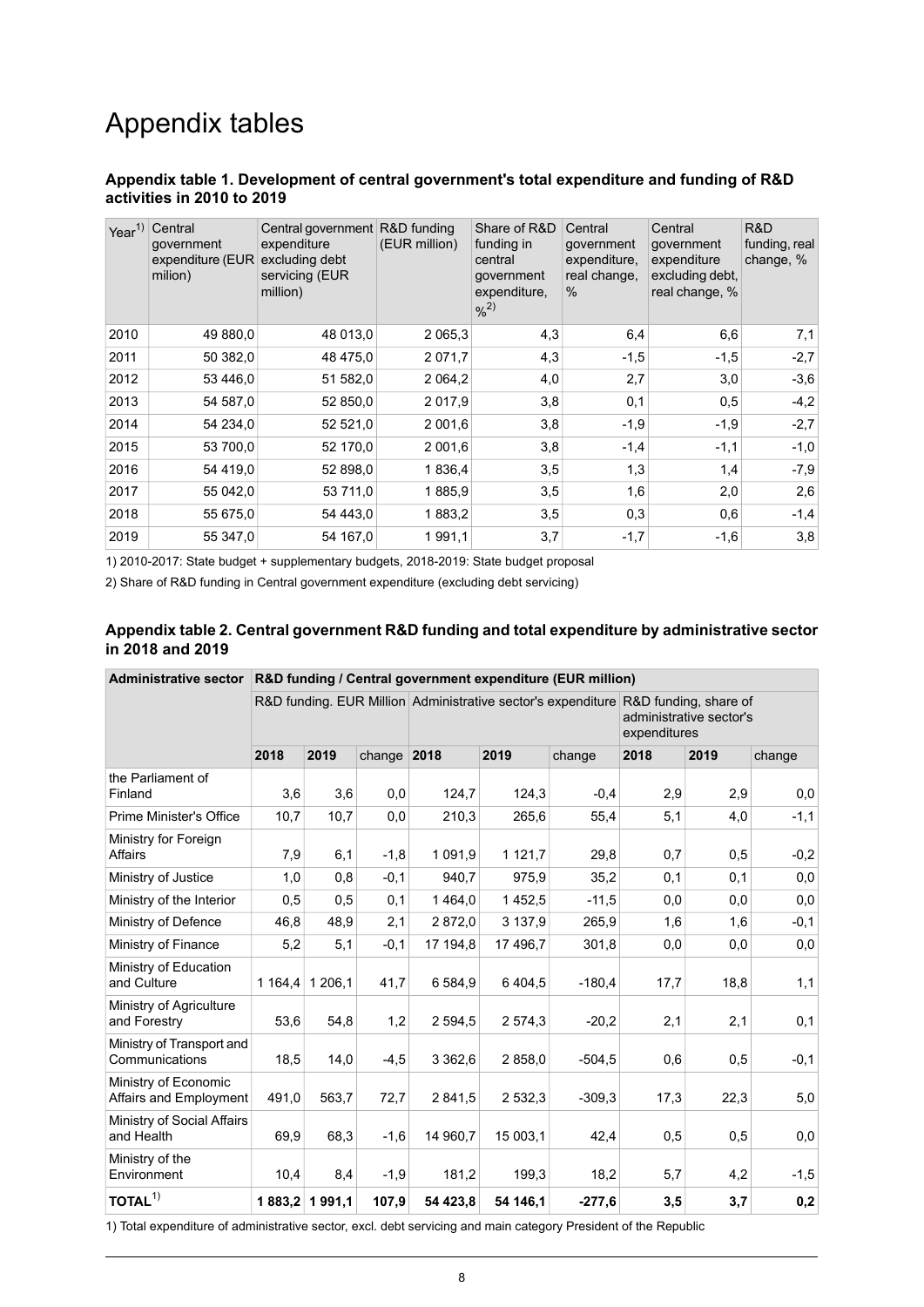| Administrative sector /                                   | <b>R&amp;D</b> funding      |                             |                                     |                                |                                 |  |  |  |  |
|-----------------------------------------------------------|-----------------------------|-----------------------------|-------------------------------------|--------------------------------|---------------------------------|--|--|--|--|
| <b>Organisation</b>                                       | <b>EUR million</b><br>/2018 | <b>EUR million</b><br>/2019 | Change<br>2018-2019<br>/EUR million | Change<br>2018-2019<br>/Nom. % | Change<br>2018-2019<br>/Real. % |  |  |  |  |
| <b>Ministry of Education and Culture</b>                  | 1 1 64,4                    | 1 206.1                     | 41,7                                | 3,6                            | 1,6                             |  |  |  |  |
| <b>Universities</b>                                       | 615,6                       | 630,5                       | 14,9                                | 2,4                            | 0,5                             |  |  |  |  |
| Universities of applied sciences                          | 66,3                        | 67,6                        | 1,3                                 | 1,9                            | 0,0                             |  |  |  |  |
| Academy of Finland                                        | 444,1                       | 470.1                       | 25,9                                | 5,8                            | 3,9                             |  |  |  |  |
| Other                                                     | 38,4                        | 37,9                        | $-0.4$                              | $-1,1$                         | $-2,9$                          |  |  |  |  |
| <b>Ministry of Economic Affairs and</b><br>Employment     | 491,0                       | 563,7                       | 72,7                                | 14,8                           | 12,7                            |  |  |  |  |
| <b>Business Finland</b>                                   | 391,3                       | 451,2                       | 59,9                                | 15,3                           | 13,2                            |  |  |  |  |
| Government research institutions                          | 83,6                        | 87,9                        | 4,3                                 | 5,1                            | 3,2                             |  |  |  |  |
| Other                                                     | 16,1                        | 24,5                        | 8,5                                 | 52,8                           | 50,0                            |  |  |  |  |
| <b>Ministry of Social Affairs and Health</b>              | 69,9                        | 68,3                        | $-1,6$                              | $-2,2$                         | $-4,1$                          |  |  |  |  |
| Government research institutions                          | 26,7                        | 22,6                        | $-4,1$                              | $-15,4$                        | $-17,0$                         |  |  |  |  |
| University Central Hospitals                              | 15,0                        | 21,0                        | 6,0                                 | 40,0                           | 37,4                            |  |  |  |  |
| Other                                                     | 28,2                        | 24,7                        | $-3,4$                              | $-12,2$                        | $-13,9$                         |  |  |  |  |
| <b>Ministry of Agriculture and Forestry</b>               | 53,6                        | 54,8                        | 1,2                                 | 2,3                            | 0,4                             |  |  |  |  |
| Government research institutions                          | 52,9                        | 52,9                        | 0,0                                 | 0,0                            | $-1,9$                          |  |  |  |  |
| Other                                                     | 0,7                         | 1,9                         | 1,3                                 | 190,2                          | 184,8                           |  |  |  |  |
| <b>Ministry of Defence</b>                                | 46,8                        | 48,9                        | 2,1                                 | 4,6                            | 2,6                             |  |  |  |  |
| <b>Ministry of Transport and</b><br><b>Communications</b> | 18,5                        | 14,0                        | $-4,5$                              | $-24,2$                        | $-25,6$                         |  |  |  |  |
| Government research institutions                          | 13,5                        | 9,3                         | $-4,2$                              | $-30,8$                        | $-32,1$                         |  |  |  |  |
| Other                                                     | 5,0                         | 4,7                         | $-0,3$                              | $-6,5$                         | $-8,3$                          |  |  |  |  |
| <b>Ministry of the Environment</b>                        | 10,4                        | 8,4                         | $-1,9$                              | $-18,6$                        | $-20,1$                         |  |  |  |  |
| Government research institutions                          | 6,0                         | 4,0                         | $-2,0$                              | $-33,0$                        | $-34,2$                         |  |  |  |  |
| Other                                                     | 4,4                         | 4,4                         | 0,1                                 | 1,1                            | $-0,7$                          |  |  |  |  |
| <b>Ministry for Foreign Affairs</b>                       | 7,9                         | 6,1                         | $-1,8$                              | $-22,3$                        | $-23,7$                         |  |  |  |  |
| <b>Ministry of Finance</b>                                | 5,2                         | 5,1                         | $-0,1$                              | $-2,2$                         | $-4,0$                          |  |  |  |  |
| Government research institutions                          | 3,0                         | 3,2                         | 0,2                                 | 5,3                            | 3,4                             |  |  |  |  |
| Other                                                     | 2,2                         | 1,9                         | $-0,3$                              | $-12,5$                        | $-14,2$                         |  |  |  |  |
| the Parliament of Finland                                 | 3,6                         | 3,6                         | 0,0                                 | 1,1                            | $-0,8$                          |  |  |  |  |
| <b>Ministry of Justice</b>                                | 1,0                         | 0,8                         | $-0,1$                              | $-12,0$                        | $-13,7$                         |  |  |  |  |
| Ministry of the Interior                                  | 0,5                         | 0,5                         | 0,1                                 | 13,3                           | 11,2                            |  |  |  |  |
| <b>Prime Minister's Office</b>                            | 10,7                        | 10,7                        | 0,0                                 | 0,0                            | $-1,9$                          |  |  |  |  |
| <b>TOTAL</b>                                              | 1883,2                      | 1991,1                      | 107,9                               | 5,7                            | 3,8                             |  |  |  |  |

### <span id="page-8-0"></span>**Appendix table 3. Central government R&D funding by administrative sector in 2018 and 2019**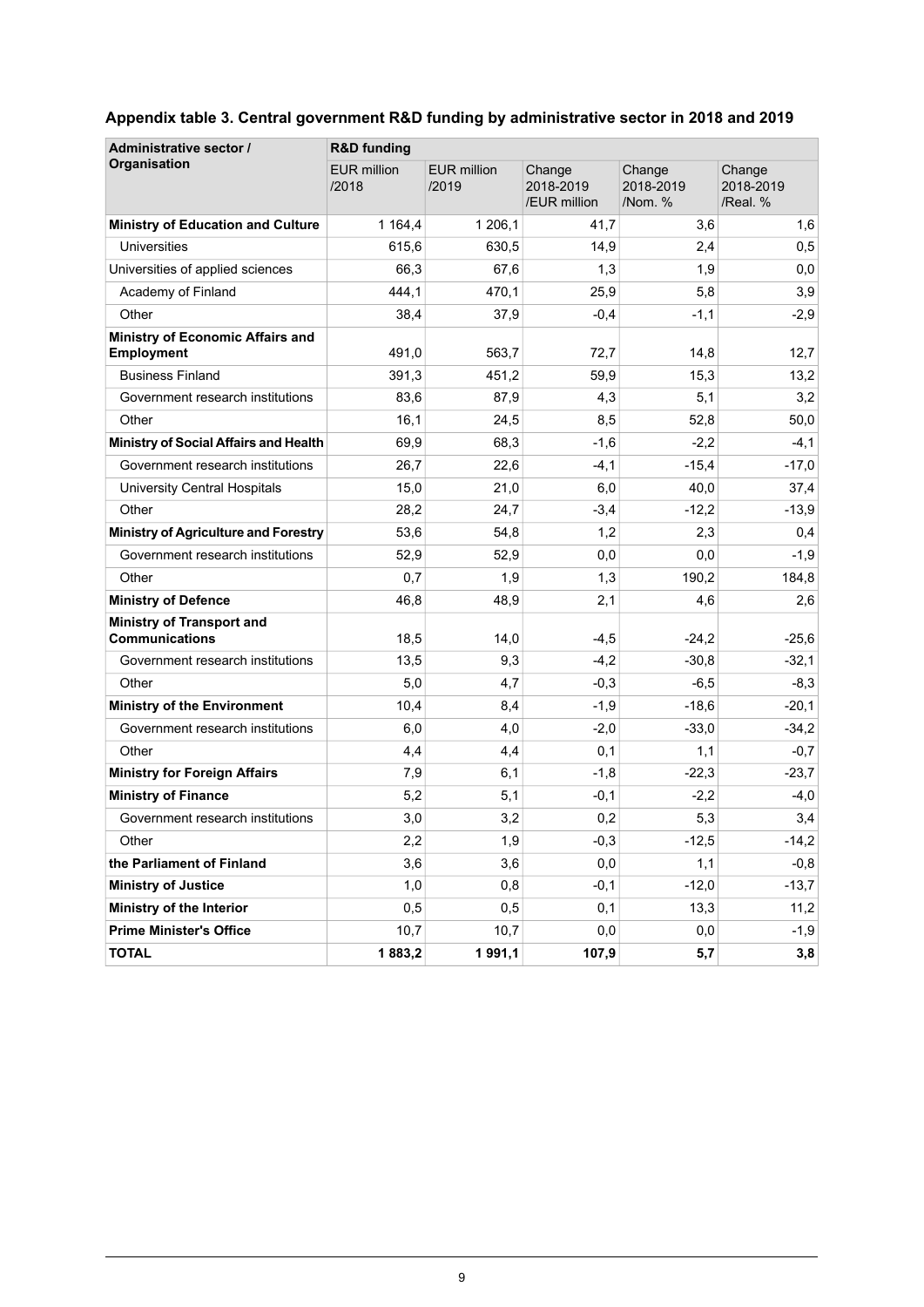| Government research institution                                       | <b>EUR Million</b><br>/2018 | <b>EUR Million</b><br>/2019 | Change<br>2018-2019<br>/EUR Million | Change<br>2018-2019/Nom. /Real. %<br>$\%$ | Change2018-2019 |
|-----------------------------------------------------------------------|-----------------------------|-----------------------------|-------------------------------------|-------------------------------------------|-----------------|
| Finnish Institute of International Affairs                            | 3,4                         | 3,5                         | 0,1                                 | 4,1                                       | 2,2             |
| VATT Institute for Economic Research                                  | 3,0                         | 3,2                         | 0,2                                 | 5,3                                       | 3,4             |
| Natural Resources Institute Finland                                   | 49,0                        | 48,0                        | $-1,0$                              | $-2,0$                                    | $-3,9$          |
| Finnish Food Authority (2018: Finnish<br>Food Safety Authority EVIRA) | 0,4                         | 0,6                         | 0,2                                 | 53,8                                      | 51,0            |
| National Land Survey of Finland                                       | 3,5                         | 4,3                         | 0,8                                 | 22,2                                      | 19,9            |
| Finnish Meteorological Institute                                      | 13,5                        | 9,3                         | $-4,2$                              | $-30.9$                                   | $-32,2$         |
| Geological Survey of Finland                                          | 10,6                        | 9,9                         | $-0.7$                              | $-6,6$                                    | $-8.3$          |
| VTT Technical Research Centre of<br><b>Finland Ltd</b>                | 73,0                        | 78,0                        | 5,0                                 | 6,8                                       | 4,9             |
| STUK - Radiation and Nuclear Safety<br>Authority                      | 1,7                         | 1,0                         | $-0,7$                              | $-40.2$                                   | $-41,4$         |
| National Institute for Health and Welfare                             | 15,9                        | 13,6                        | $-2,3$                              | $-14.3$                                   | $-15,9$         |
| Finnish Institute of Occupational Health                              | 9,2                         | 8,0                         | $-1,2$                              | $-12,6$                                   | $-14,2$         |
| <b>Finnish Environment Institute</b>                                  | 6,0                         | 4,0                         | $-1,9$                              | $-32,4$                                   | $-33,7$         |
| <b>TOTAL</b>                                                          | 189,1                       | 183,5                       | $-5,6$                              | $-3,0$                                    | $-4,8$          |

### <span id="page-9-0"></span>**Appendix table 4. Government research institutes' budget-funded R&D activities in 2018 and 2019**

#### <span id="page-9-1"></span>**Appendix table 5. Government research institutes' budget-funded R&D activities and total R&D funding in 2019**

| Government research institution                        | <b>Budgetary</b><br>funding (EUR<br>Million) | External<br>funding, total<br>(EUR Million) | External<br>funding, share<br>$\%$ | EU-funding<br>(EUR Million) | R&D funding,<br>total (EUR<br>Million) |
|--------------------------------------------------------|----------------------------------------------|---------------------------------------------|------------------------------------|-----------------------------|----------------------------------------|
| Finnish Institute of International Affairs             | 3,5                                          | 0,6                                         | 14,9                               | 0,1                         | 4,2                                    |
| VATT Institute for Economic Research                   | 3,2                                          | 2,0                                         | 38,2                               | 0,1                         | 5,1                                    |
| Natural Resources Institute Finland                    | 48,0                                         | 34.3                                        | 41,7                               | 5,3                         | 82,3                                   |
| Finnish Food Authority                                 | 0,6                                          | 0,6                                         | 50,0                               | 0,0                         | 1,2                                    |
| National Land Survey of Finland                        | 4,3                                          | 4,8                                         | 52,7                               | 0,9                         | 9,1                                    |
| Finnish Meteorological Institute                       | 9,3                                          | 14,2                                        | 60,4                               | 5,0                         | 23,6                                   |
| Geological Survey of Finland                           | 9,9                                          | 6,4                                         | 39,3                               | 1,4                         | 16.3                                   |
| VTT Technical Research Centre of<br><b>Finland Ltd</b> | 78,0                                         | 166,3                                       | 68,1                               | 34,9                        | 244.3                                  |
| STUK - Radiation and Nuclear Safety<br>Authority       | 1,0                                          | 0,2                                         | 13,7                               | 0,1                         | 1,2                                    |
| National Institute for Health and Welfare              | 13,6                                         | 16,5                                        | 54,8                               | 3,6                         | 30,1                                   |
| Finnish Institute of Occupational Health               | 8,0                                          | 9,0                                         | 52,9                               | 2,8                         | 17,0                                   |
| <b>Finnish Environment Institute</b>                   | 4,0                                          | 18,8                                        | 82,4                               | 4,3                         | 22,8                                   |
| <b>TOTAL</b>                                           | 183,5                                        | 273,7                                       | 59,9                               | 58,6                        | 457,2                                  |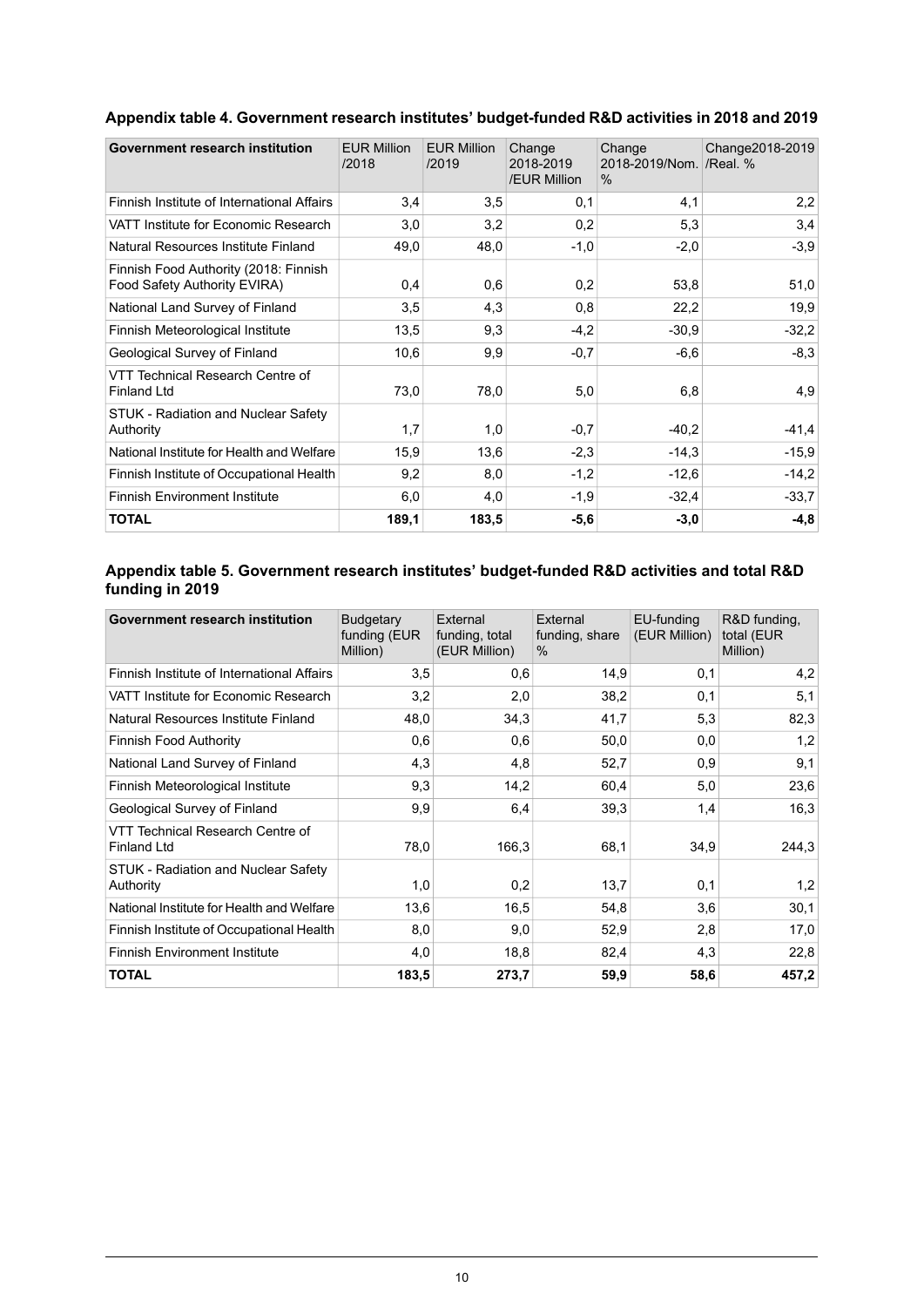### <span id="page-10-0"></span>**Appendix table 6. The share of research institutes in the R&D expenditure of certain administrative sectors in 2019**1)

| <b>Administrative sector</b>                | R&D funding, EUR<br><b>Million</b> | Goverment research<br>institution | Goverment research<br>institution, share % |
|---------------------------------------------|------------------------------------|-----------------------------------|--------------------------------------------|
| Ministry of Finance                         | 5,1                                | 3,2                               | 62,5                                       |
| Ministry of Agriculture and Forestry        | 54.8                               | 52.9                              | 96,5                                       |
| Ministry of Transport and Communications    | 14,0                               | 9,3                               | 66,6                                       |
| Ministry of Economic Affairs and Employment | 563,7                              | 87.9                              | 15,6                                       |
| Ministry of Social Affairs and Health       | 68.3                               | 43.6                              | 63,8                                       |
| Ministry of the Environment                 | 8,4                                | 4,0                               | 47,7                                       |
| <b>TOTAL</b>                                | 714,3                              | 200,9                             | 28,1                                       |

<span id="page-10-1"></span>The research institutes of the Ministry of Social Affairs and Health also include university central hospitals, the Finnish Environment Institute taken into consideration in the administrative sector of the Ministry of the Environment. 1)

#### **Appendix table 7. Central government R&D funding by administrative sector in 2008 to 2019**

| <b>Administrative</b>                                    | R&D funding at current prices, EUR Million |       |                                                                                                 |       |       |       |       |            |       |                                 |            |            |
|----------------------------------------------------------|--------------------------------------------|-------|-------------------------------------------------------------------------------------------------|-------|-------|-------|-------|------------|-------|---------------------------------|------------|------------|
| sector                                                   | 2008                                       | 2009  | 2010                                                                                            | 2011  | 2012  | 2013  | 2014  | 2015       | 2016  | 2017                            | $2018^{1}$ | $2019^{1}$ |
| the Parliament of<br>Finland                             | 3,1                                        | 3,3   | 3,3                                                                                             | 3,3   | 3,4   | 3,4   | 3,5   | 3,6        | 3,6   | 3,6                             | 3,6        | 3,6        |
| Prime Minister's<br>Office                               | 0,3                                        | 0,2   | 0,2                                                                                             | 0,2   | 0,2   | 0,1   | 4,8   | 6,1        | 10,7  | 10,7                            | 10,7       | 10,7       |
| Ministry for<br>Foreign Affairs                          | 10,5                                       | 14,3  | 9,2                                                                                             | 13,2  | 11,8  | 14,1  | 14,2  | 15,2       | 9,9   | 7,4                             | 7,9        | 6,1        |
| Ministry of<br>Justice                                   | 2,1                                        | 1,9   | 2,1                                                                                             | 2,1   | 3,2   | 4,2   | 3,8   | 2,0        | 1,4   | 1,2                             | 1,0        | 0,8        |
| Ministry of the<br>Interior                              | 0,7                                        | 0,8   | 0,8                                                                                             | 1,4   | 1,8   | 1,2   | 1,0   | 0,2        | 0,2   | 0,3                             | 0,5        | 0,5        |
| Ministry of<br>Defence                                   | 49,8                                       | 34,7  | 56,3                                                                                            | 52,8  | 52,2  | 37,4  | 42,0  | 36,4       | 34,7  | 40,9                            | 46,8       | 48,9       |
| Ministry of<br>Finance                                   | 8,0                                        | 8,6   | 7,1                                                                                             | 9,1   | 7,9   | 7,1   | 7,2   | 6,9        | 5,6   | 5,1                             | 5,2        | 5,1        |
| Ministry of<br><b>Education and</b><br>Culture           | 784,6                                      | 839,4 | 941,0                                                                                           | 947,3 | 995,5 | 984,3 | 986,3 | 1 0 8 9, 9 |       | 1 112,3 1 123,3 1 164,4 1 206,1 |            |            |
| Ministry of<br>Agriculture and<br>Forestry               | 99,5                                       | 101,7 | 98,7                                                                                            | 96,2  | 98,1  | 95,0  | 93,9  | 94,9       | 72,1  | 71,3                            | 53,6       | 54,8       |
| Ministry of<br>Transport and<br>Communications           | 34,5                                       | 34,4  | 32,1                                                                                            | 32,4  | 30,2  | 29,0  | 28,0  | 34,8       | 24,4  | 19,5                            | 18,5       | 14,0       |
| Ministry of<br><b>Economic Affairs</b><br>and Employment | 677,6                                      | 745,4 | 763,8                                                                                           | 749,2 | 711,1 | 709,1 | 686,5 | 615,0      | 477,2 | 516,2                           | 491,0      | 563,7      |
| Ministry of Social<br>Affairs and<br>Health              | 125,6                                      | 121,4 | 130,9                                                                                           | 143,4 | 127,6 | 116,7 | 115,8 | 82,4       | 73,0  | 75,5                            | 69,9       | 68,3       |
| Ministry of the<br>Environment                           | 17,6                                       | 22,3  | 20,1                                                                                            | 21,3  | 21,4  | 16,2  | 14,5  | 14,3       | 11,5  | 11,1                            | 10,4       | 8,4        |
| <b>TOTAL</b>                                             |                                            |       | 1 813,8 1 928,4 2 065,3 2 071,7 2 064,2 2 017,9 2 001,6 2 001,6 1 836,4 1 885,9 1 883,2 1 991,1 |       |       |       |       |            |       |                                 |            |            |

1) Data may become revised based on supplementary budgets.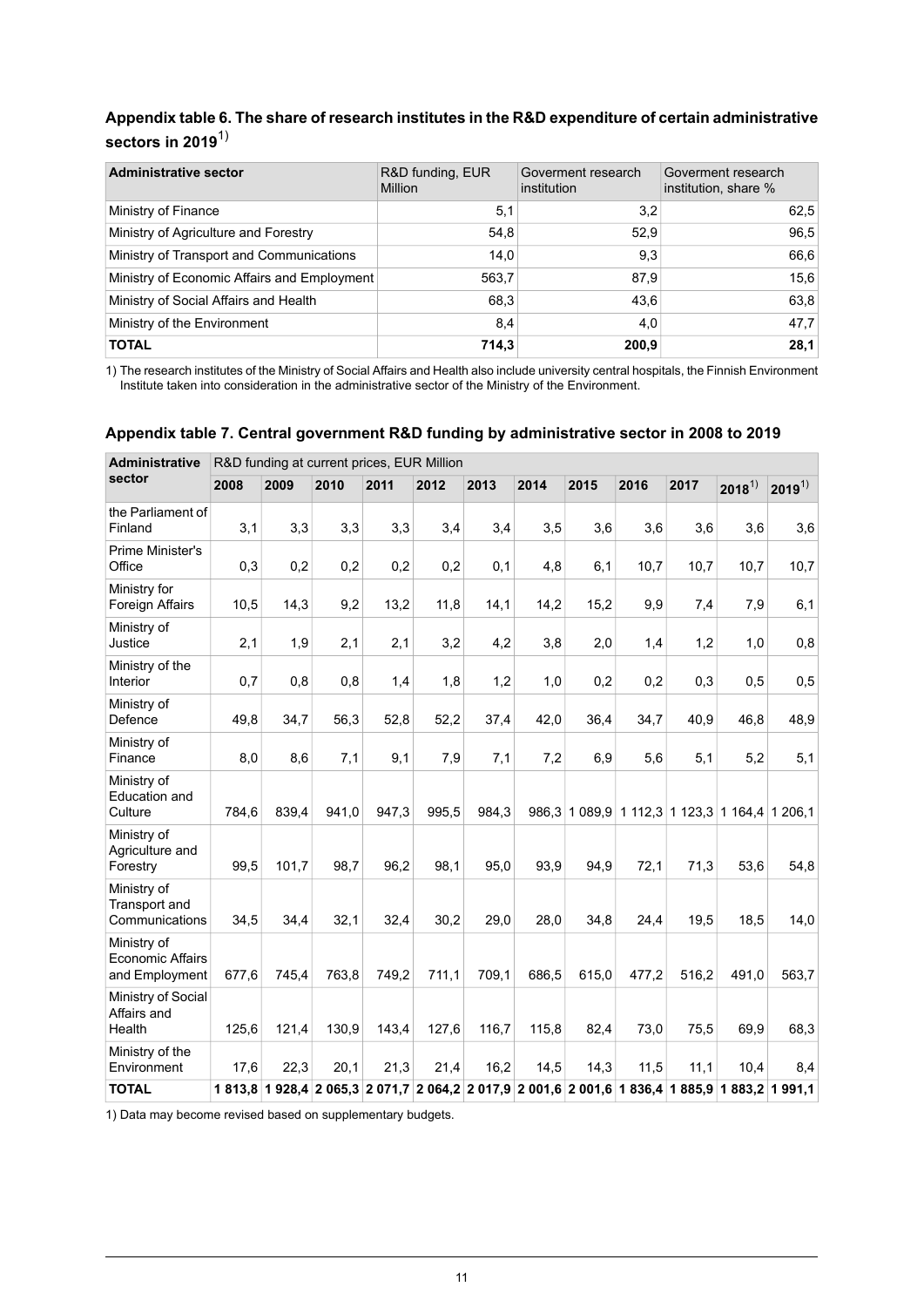| Organisation                                         | R&D funding at current prices, EUR Million |       |                                                                         |       |       |       |       |       |       |       |            |            |  |
|------------------------------------------------------|--------------------------------------------|-------|-------------------------------------------------------------------------|-------|-------|-------|-------|-------|-------|-------|------------|------------|--|
|                                                      | 2008                                       | 2009  | 2010                                                                    | 2011  | 2012  | 2013  | 2014  | 2015  | 2016  | 2017  | $2018^{1}$ | $2019^{1}$ |  |
| <b>Universities</b>                                  | 452,2                                      | 490,0 | 513,5                                                                   | 555,7 | 583,2 | 573,6 | 578,9 | 578,0 | 585.5 | 587,1 | 615.6      | 630.5      |  |
| Universities of<br>applied<br>sciences <sup>2)</sup> |                                            |       |                                                                         |       |       |       |       |       |       |       | 66,3       | 67,6       |  |
| University<br><b>Central Hospitals</b>               | 48,7                                       | 40,0  | 40,0                                                                    | 40,0  | 36,0  | 31,0  | 31,3  | 21,7  | 18,0  | 15.0  | 15.0       | 21,0       |  |
| Academy of<br>Finland                                | 298,0                                      | 311,2 | 385.4                                                                   | 351,5 | 325,0 | 334,5 | 322,7 | 415,5 | 439.0 | 449.5 | 444.1      | 470,1      |  |
| Tekes / Business<br>Finland                          | 531,3                                      | 601,0 | 610,8                                                                   | 598,3 | 557,7 | 566,9 | 560,7 | 485,7 | 369,6 | 409.5 | 391,3      | 451,2      |  |
| Government<br>research<br>institutes                 | 286,1                                      | 302,2 | 297,6                                                                   | 304,0 | 307,1 | 291,9 | 276.4 | 257,9 | 196,6 | 196.5 | 189,1      | 183,5      |  |
| Other R&D<br>funding                                 | 197,5                                      | 184,0 | 218.1                                                                   | 222,2 | 255.1 | 219,9 | 231,5 | 242,8 | 227,7 | 228,3 | 161,8      | 167,3      |  |
| <b>TOTAL</b>                                         | 1813.8                                     |       | 1 928,4 2 065,3 2 071,7 2 064,2 2 017,9 2 001,6 2 001,6 1 836,4 1 885,9 |       |       |       |       |       |       |       | 1883.2     | 1991.1     |  |

### <span id="page-11-0"></span>**Appendix table 8. Central government R&D funding by administrative sector in 2008 to 2019**

1) Data may become revised based on supplementary budgets.

<span id="page-11-1"></span>2) Included in "Other R&D funding" before the year 2018.

#### **Appendix table 9. Central government R&D funding by socioeconomic objective in 2015 to 2019**

| Socioeconomic objective (NABS 2007)                                                   |       | R&D funding at current prices, EUR Million |       |                                         |            |  |  |
|---------------------------------------------------------------------------------------|-------|--------------------------------------------|-------|-----------------------------------------|------------|--|--|
|                                                                                       | 2015  | 2016                                       | 2017  | $2018^{1}$                              | $2019^{1}$ |  |  |
| Agriculture                                                                           | 96,7  | 76,3                                       | 72,8  | 56,4                                    | 56,4       |  |  |
| Industrial production and technology                                                  | 332,4 | 295,2                                      | 330,1 | 303.4                                   | 371,7      |  |  |
| Energy                                                                                | 177,5 | 69,7                                       | 55,7  | 42,4                                    | 60,9       |  |  |
| Transport, telecommunication and other infrastructures                                | 33,0  | 28,4                                       | 36,8  | 49,3                                    | 34,1       |  |  |
| Defence                                                                               | 37,3  | 35,5                                       | 41,7  | 47,5                                    | 49,7       |  |  |
| Exploration and exploitation of the earth                                             | 24,6  | 21,4                                       | 22,7  | 22,5                                    | 18,7       |  |  |
| Environment                                                                           | 22,1  | 43,3                                       | 47,9  | 54,5                                    | 47,3       |  |  |
| Health                                                                                | 71,5  | 54,7                                       | 59,6  | 51,2                                    | 53,2       |  |  |
| Education                                                                             | 6,7   | 3,1                                        | 3,1   | 1,6                                     | 1,8        |  |  |
| Culture, recreation, religion and mass media                                          | 29,1  | 16,4                                       | 10,3  | 10,2                                    | 9,6        |  |  |
| Political and social systems, structures and processes                                | 86,9  | 67,8                                       | 72,7  | 71,8                                    | 70,4       |  |  |
| General advancement of knowledge: R&D financed from other sources than<br><b>GUF</b>  | 480,0 | 516,3                                      | 522,1 | 529.8                                   | 557,8      |  |  |
| General advancement of knowledge: R&D financed from General University<br>Funds (GUF) | 578,0 | 586,8                                      | 588,8 | 619,8                                   | 636,4      |  |  |
| Exploration and exploitation of space                                                 | 25,8  | 21,5                                       | 21,7  | 22,8                                    | 23,2       |  |  |
| <b>TOTAL</b>                                                                          |       |                                            |       | 2 001.6 1 836.4 1 885.9 1 883.2 1 991.1 |            |  |  |

1) Data may become revised based on supplementary budgets.